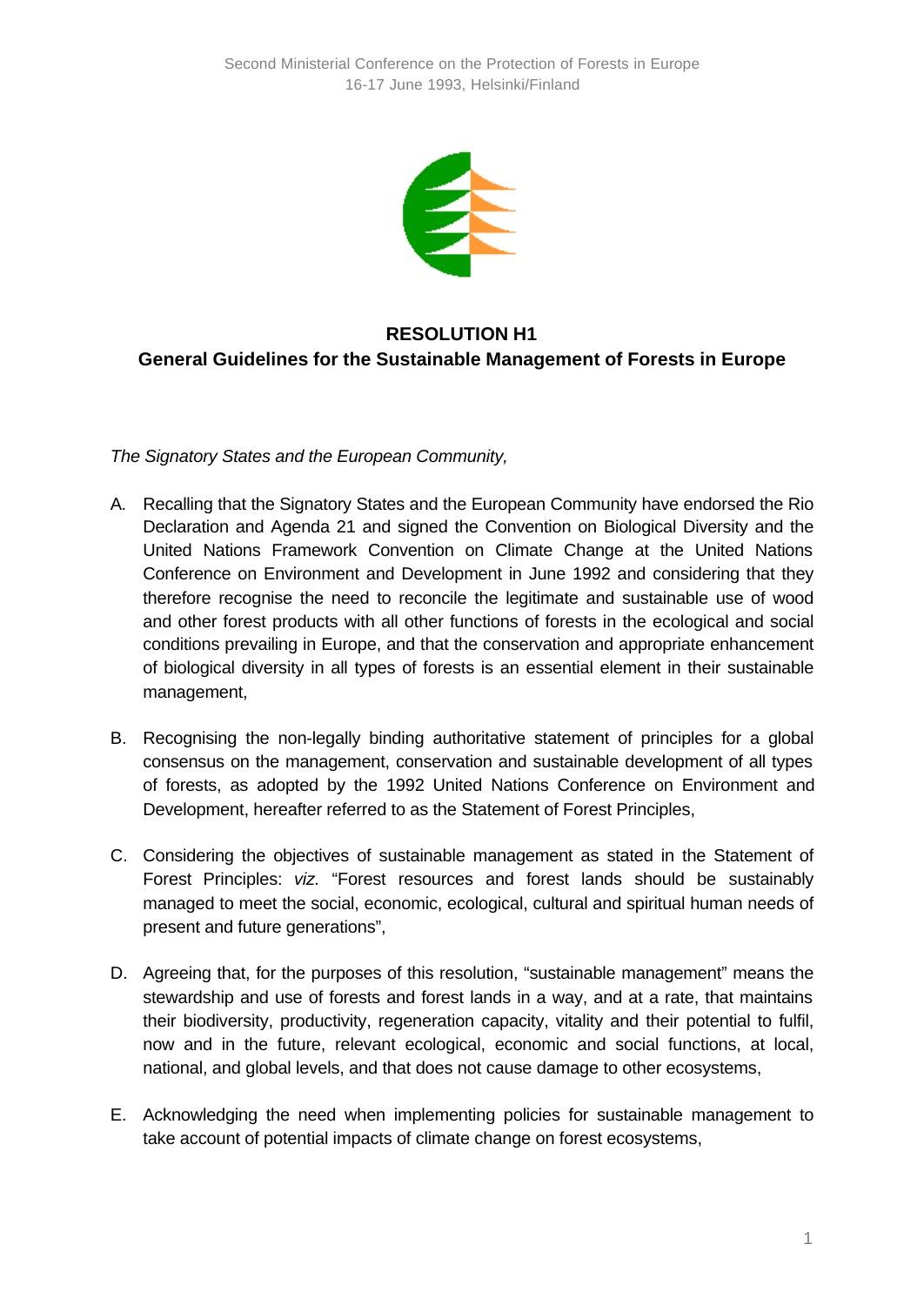- F. Acknowledging the need to carry out sustainable forest management in accordance with national development policies and priorities and on the basis of environmentally sound national guidelines, and recognising that in the formulation of such guidelines account should be taken of internationally agreed principles relevant to the various conditions in Europe,
- G. Recognising that forests provide wood as an essential product that can also, to a large extent, substitute for products from non-renewable resources, as well as provide energy and a multitude of other goods, services and functions, which will be necessary for the welfare of society and the environment for the foreseeable future,
- H. Recognising that forests in Europe grow in a widely varying environment (boreal to Mediterranean, continental to maritime, alpine to lowlands), have a long history and have been influenced by human settlements and actions over centuries, leading, *inter alia*, to knowledge, skills and experience in forestry practices, to the development and implementation of management policies and regulations based on long-term planning, and to a fragmented ownership structure increasing in some areas, all of which factors have a bearing on the protection and sustainable management of forests in Europe,
- I. Noting that the report 'The Forest Resources of the Temperate Zones' (the UN-ECE/FAO<sup>1</sup> 1990 Forest Resource Assessment) shows that the European forest resource is continuing to expand in terms of area, standing volume and increment, and that the demand for non-wood products and services is increasing in absolute and relative importance,
- J. Noting with concern that on average more than one fifth of the trees in Europe have in recent years shown damaged foliage, as stated in the 1992 report 'Forest Condition in Europe' by the UN/ECE International Co-operative Programme on Assessment and Monitoring of Air Pollution Effects on Forests and the Commission of the European Communities, and that a continuation of the present pollution load for extended periods of time or an increase in pollution levels will threaten the vitality of forests over large areas of Europe,
- K. Considering the adverse effects on forests in some parts of Europe of storms, inadequate management, pests, diseases, game, overgrazing and unregulated browsing, and of inadequately planned large industrial and infrastructure development, and being concerned over the destruction of large areas of forest by fires,
- L. Considering the responsibility of Europe to contribute to the sustainable management of the global forest;

l

<sup>1</sup> UN-ECE/FAO: United Nations Economic Commission for Europe/Food and Agriculture Organization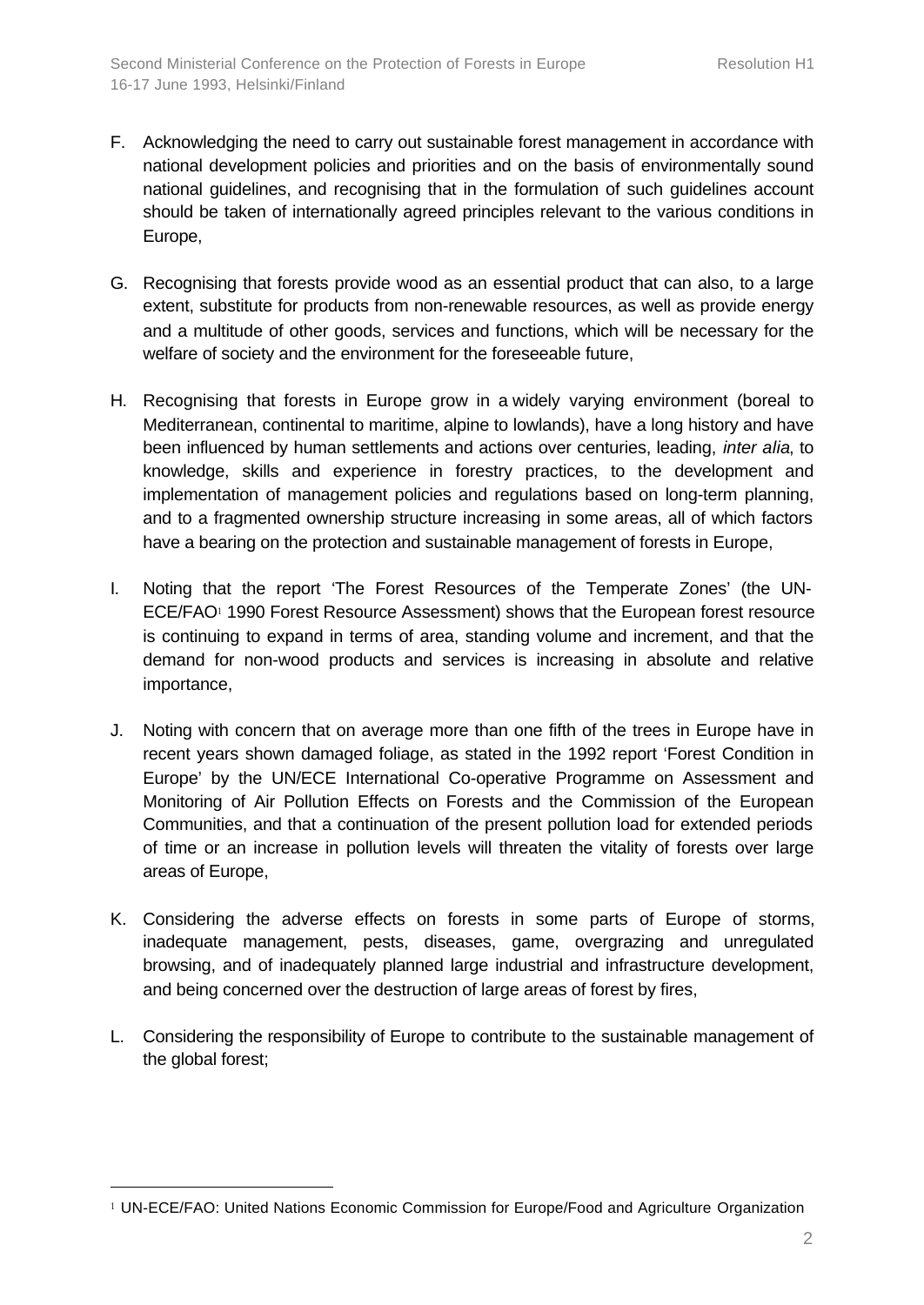## *commit themselves to promote:*

- *1. The implementation of the General Guidelines set out in Part I of this resolution, these being regarded as particularly relevant to the achievement of sustainable forest management in Europe;*
- *2. Cooperation in carrying out the Future Action set out in Part II.*

## **PART I: GENERAL GUIDELINES**

- 1. Human actions must be avoided which lead, directly or indirectly, to irreversible degradation of forest soils and sites, the flora and fauna they support and the services they provide. Efforts should be increased to keep the emissions of air pollutants and greenhouse gases below the expected tolerance level of forest ecosystems, taking into account the long- term cumulative and/or synergistic effects of pollutants. Forest fires and the pollution of soils must be strictly controlled and could dictate overall policy and management objectives and practices in particularly sensitive parts of Europe.
- 2. Forestry policies, as adapted to local laws within the framework of national traditions and constitutional processes, should recognise the long-term nature of forestry by having an appropriate level of continuity in legal, institutional and operational matters and should strongly encourage practices in state and private forests which facilitate multiple functions and sustainable management, including the conservation and appropriate enhancement of biodiversity. Forest owners who provide multiple-use benefits to the community should be encouraged and supported by society or other beneficiaries, as appropriate, when such provision involves them in excessive costs.
- 3. Forest management should be based on stable and long-term land-use policies and regulations, which, *inter alia*, are aimed at conserving functional forest ecosystems and take account of the ownership structure in Europe, and which are based on the general presumption that forest land, particularly land considered natural or semi-natural, will remain dedicated to that use.
- 4. Forest management should be based on periodically updated plans or programmes at local, regional or national levels, as well as for ownership units, when appropriate and on forest surveys, assessments of ecological impact and on scientific knowledge and practical experience.
- 5. Forest management should provide, to the extent that it is economically and environmentally sound to do so optimal combinations of goods and services to nations and to local populations. Multiple-use forestry should be promoted to achieve an appropriate balance between the various needs of society.
- 6. Forest management practices should have due regard to the protection of areas of ecological fragility, to the conservation of primary and climax forests, areas with cultural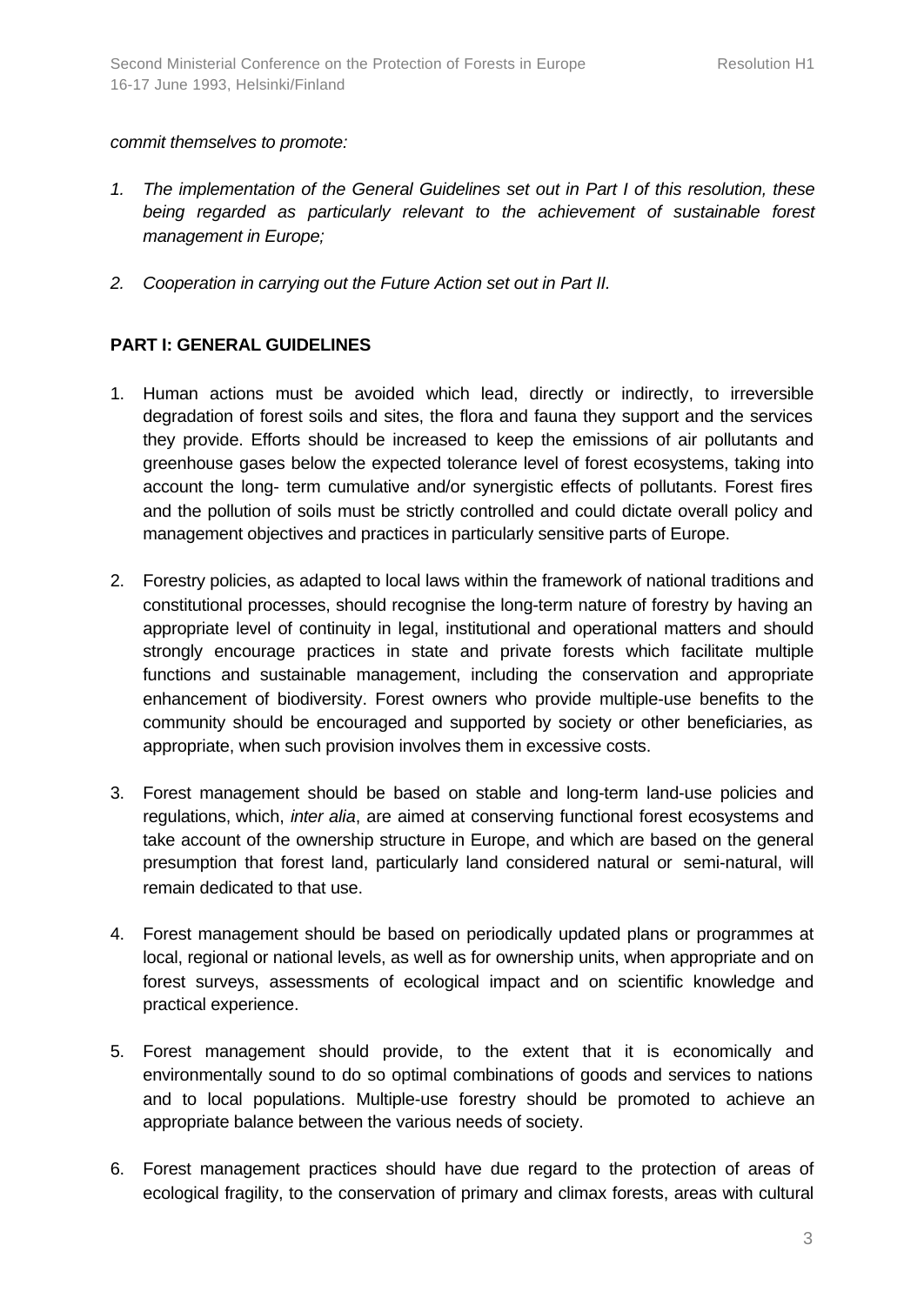heritage, and the landscape, to safeguarding the quality and quantity of water, and to maintaining and developing other protective functions of forests such as the protection of aquatic and agricultural ecosystems and protection against floods, erosion and avalanches.

- 7. Forest management practices should aim at maintaining and, if possible, improving the stability, vitality, regenerative capacity, resistance and adaptive capacity of forest ecosystems towards stresses, including their protection against fire, pests, diseases, game and other agents of damage such as overgrazing and unregulated browsing. The prevention and control of large-scale biotic and abiotic damage should be supported. Special attention should be paid to maintaining and, if needed, to improving the quality of forest soils. Silvicultural practices emulating nature should be encouraged. Practices contrary to sustainable management should be actively discouraged.
- 8. In the management of existing forests and the development of new forests, the chosen tree species should be well suited to local conditions and be capable of tolerating climatic and other stresses, such as insects and diseases, and potential climate changes, throughout the growing period. Genetic selection, which is commonly practised in Europe, should not favour performance traits at the expense of adaptive ones, except in particular cultures where intensive care may protect them against damage. Afforestation should be conducted in a manner that does not negatively affect ecologically interesting or noteworthy sites and landscapes.
- 9. Native species and local provenances should be preferred where appropriate. The use of species, provenances, varieties or ecotypes outside their natural range should be discouraged where their introduction would endanger important/valuable indigenous ecosystems, flora and fauna. Introduced species may be used when their potential negative impacts have been assessed and evaluated over sufficient time, and where they provide more benefits than do indigenous ones in terms of wood production and other functions. Whenever introduced species are used to replace local ecosystems, sufficient action should be taken at the same time to conserve native flora and fauna.
- 10. Due to the high levels of human consumption and waste common in many areas of Europe, recycling and use for energy of forest products should be encouraged both to alleviate the problem of waste disposal and to increase the potential of forest products to substitute for products from non-renewable sources.
- 11. Because of the expanding European forest resource, the use of wood and non-wood forest products should be encouraged on a basis compatible with the sustainable management of forests, thereby providing and increasing the potential for traditional and new forest products, sales of which can provide, for both the owner and society, a ready means of financing forest management.
- 12. As knowledge, skills and public opinion will affect forestry policies in Europe, public awareness and understanding of sustainable management should be promoted, and the provision, through appropriate research, of information and training to forestry